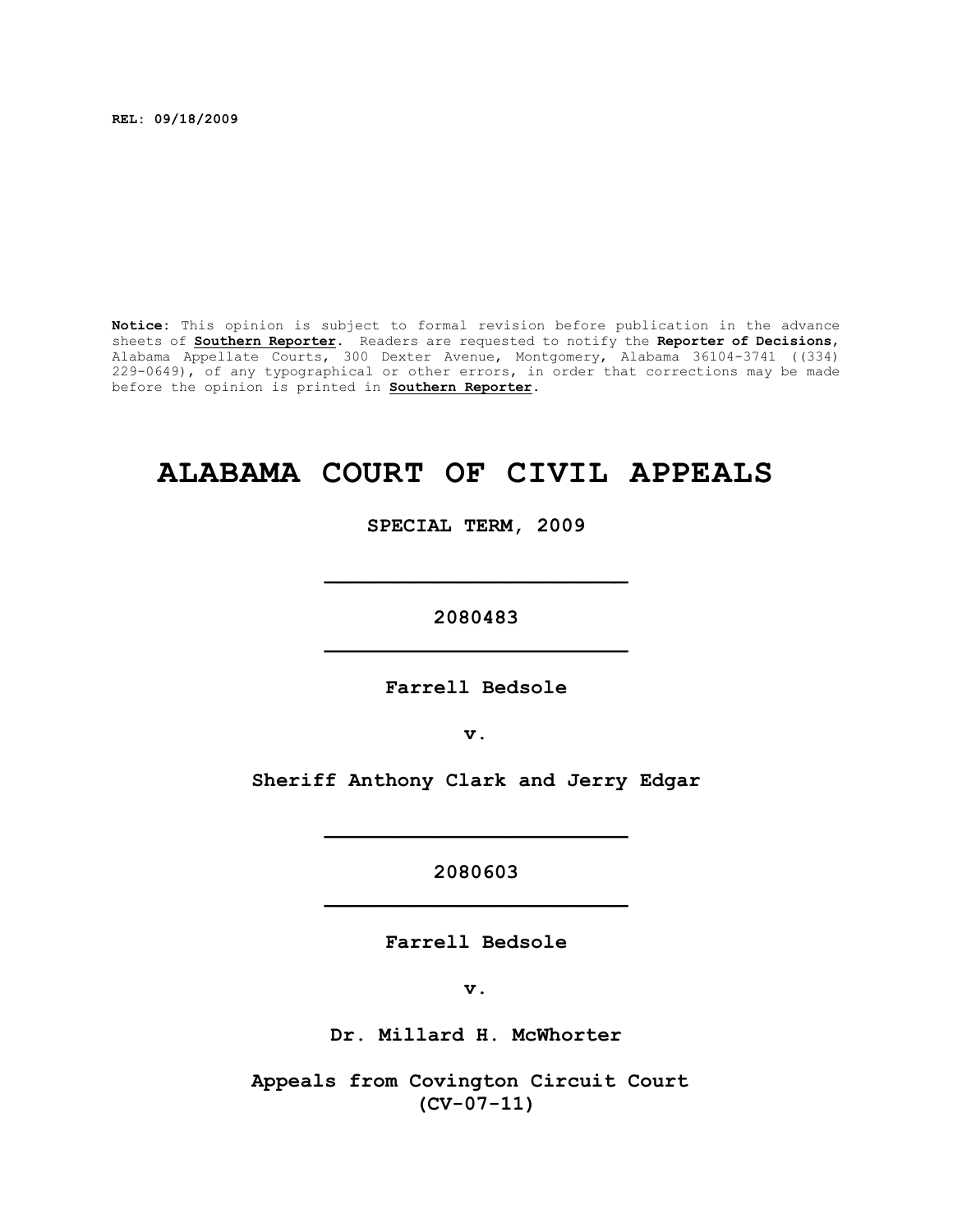THOMPSON, Presiding Judge.

Farrell Bedsole appeals from the trial court's summary judgments in favor of Anthony Clark, the sheriff of Covington County; Jerry Edgar, the jail administrator for the Covington County Jail; and Dr. Millard McWhorter, the medical director of the Covington County Jail. Bedsole, an inmate at the Covington County Jail ("the jail") at the time the events made the basis of this matter occurred, sued numerous people connected with the jail alleging various claims arising out of treatment he received for a sore on his abdomen, which Bedsole alleged was the result of a spider bite. The trial court entered a series of summary judgments that eventually disposed of all of Bedsole's claims against all defendants. Bedsole, acting pro se, appeals only as to the judgments entered in favor of Clark, Edgar, and Dr. McWhorter. He filed his appeals with the Alabama Supreme Court, which transferred the appeals to this court pursuant to § 12-2-7(6), Ala. Code 1975. This court consolidated the appeals.

Evidence submitted in support of, and in opposition to, the defendants' motions for a summary judgment tended to show the following. In June 2005, Bedsole was being held in the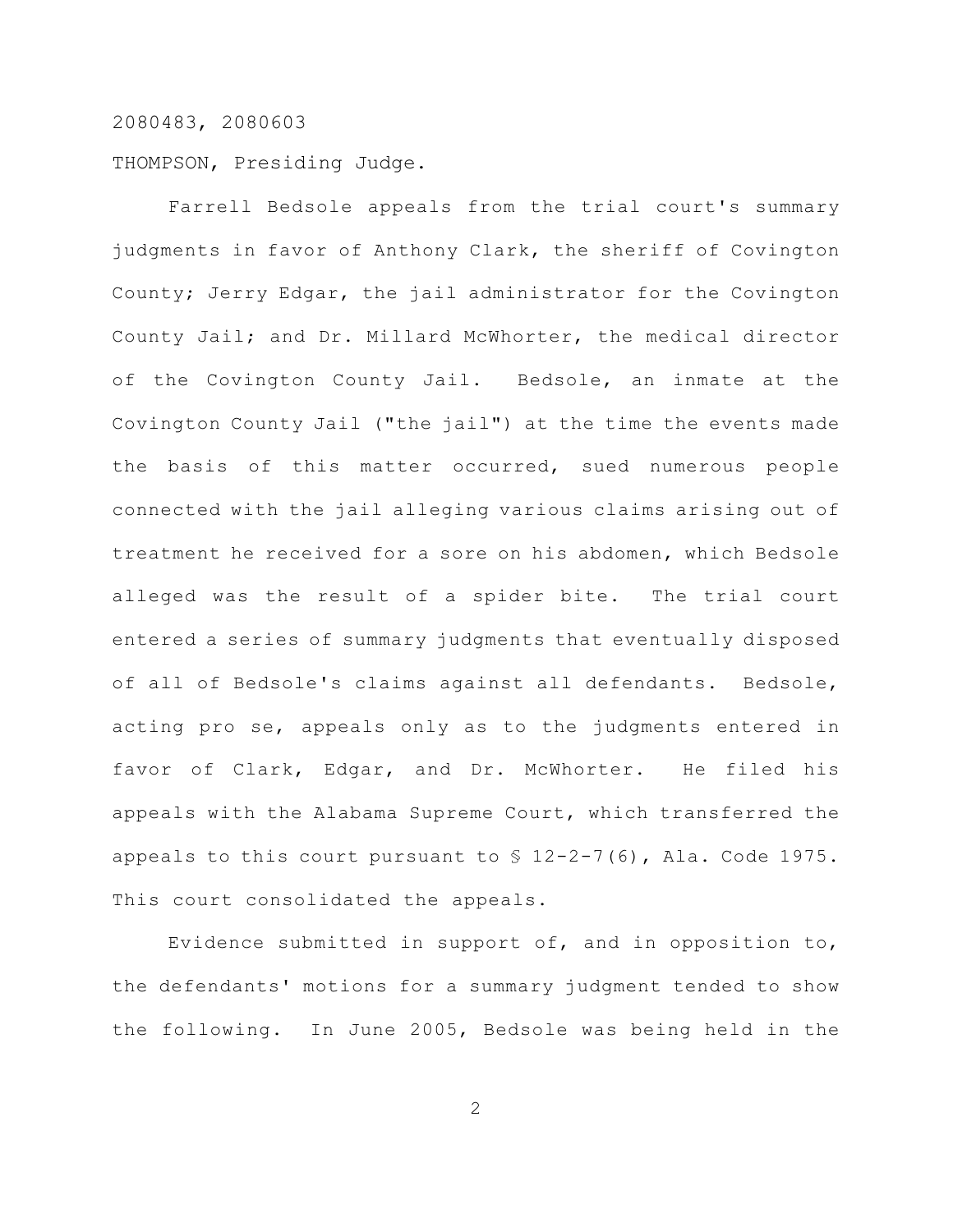jail awaiting sentencing after having been convicted of four sex offenses. On June 13, 2005, he completed a sick-call slip, complaining of back pain. The next day, when a nurse with the medical staff at the jail saw Bedsole, the nurse noticed that Bedsole had a sore on his abdomen and that the sore had drainage. In accordance with a standing order from Dr. McWhorter concerning sores like Bedsole's, the nurse medicated Bedsole with Bactrim, an antibiotic, and bandaged the sore. The nurse also recommended that Bedsole be removed from the general inmate population until Dr. McWhorter could treat him. She made the recommendation because she believed that Bedsole had a staph infection. Jail officials followed the nurse's recommendation and moved Bedsole from the general population.

Later the same day, Bedsole completed another sick-call slip, this time complaining of a spider bite on his abdomen. Dr. McWhorter saw Bedsole the next day, June 15, 2005. Dr. McWhorter ordered that Bedsole was to continue receiving Bactrim plus a "Bacitracia" drop on the wound until it healed. Three days later, on June 18, 2005, a nurse treating Bedsole's sore noted that it was about the size of a quarter and that it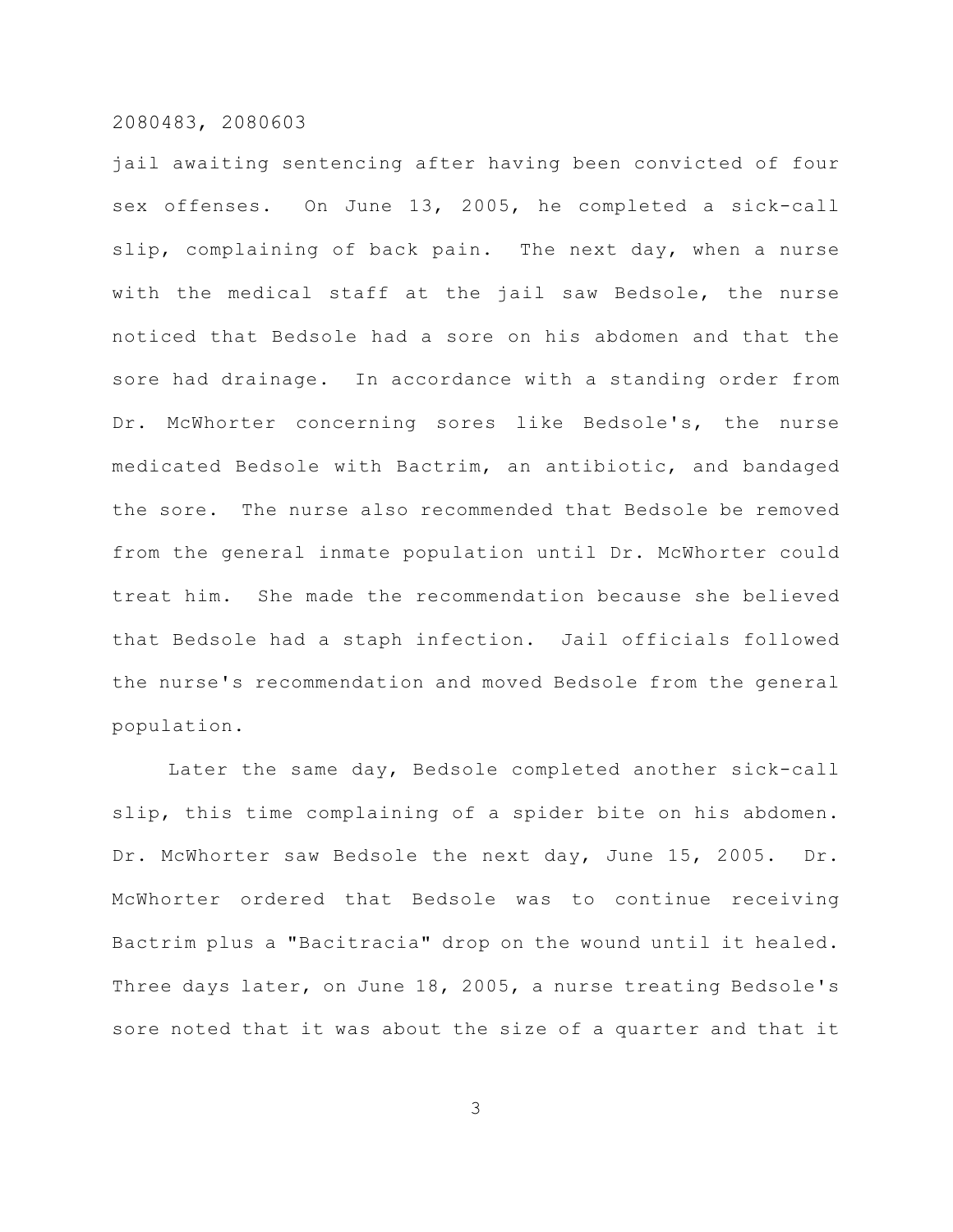appeared to require lancing. The next day, June 19, Bedsole was taken to the emergency room at Andalusia Regional Hospital for treatment of the sore. He was discharged from the emergency room of the hospital to the jail with instructions that he should be treated with Granulex spray to the sore, that he should have "wet to dry dressings" daily, and that, if his condition worsened, he should have a follow-up visit with Dr. McWhorter or a surgeon. The discharge instructions did not include a diagnosis of spider bite, and they did not require Bedsole to return to the hospital, unless his condition worsened.

In compliance with the hospital's discharge instructions, on June 20, 2005, Dr. McWhorter ordered that Bedsole's sore be sprayed twice each day with "TBC," which, according to Dr. McWhorter, is "essentially the same" as Granulex spray, and treated with a wet-to-dry dressing. The Bactrim was discontinued and replaced with doxycycline twice each day for ten days. A notation on Bedsole's medical record states that on July 2, 2005, the sore was the size of a dime, and no drainage was noted. A notation made two days later stated that the "area [was] healing good." Bedsole made no further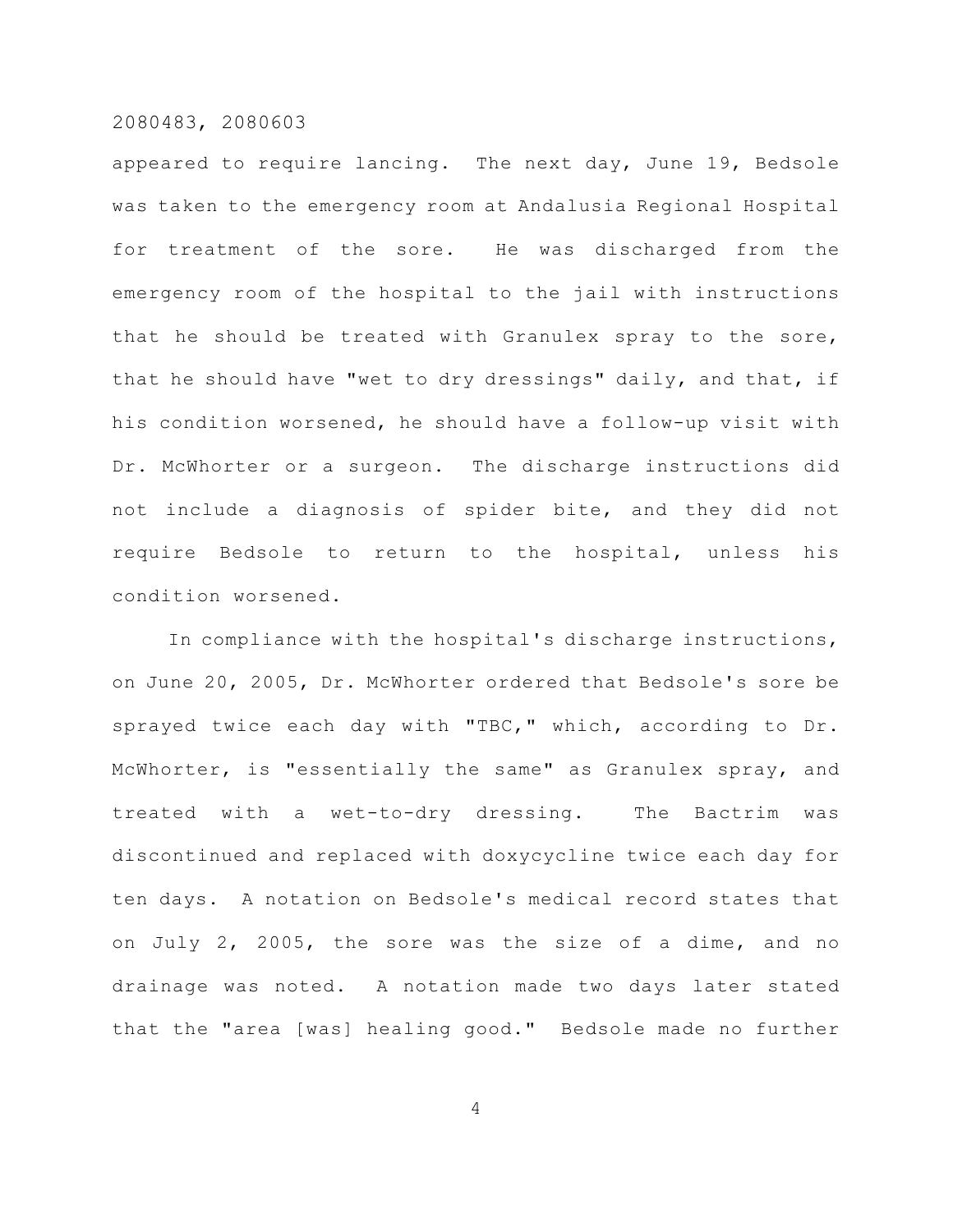complaints regarding the sore. On July 20, 2005, Bedsole was transported from the jail to the custody of the Alabama Department of Corrections.

In January 2007, Bedsole filed a civil action alleging that, while he was an inmate at the jail, jail officials and Dr. McWhorter acted with deliberate indifference to his serious medical needs and that Clark and Edgar failed to adequately train and supervise Dr. McWhorter in violation of Bedsole's constitutional rights. He also appeared to assert a claim of medical malpractice against Dr. McWhorter. As mentioned above, the trial court entered summary judgments in favor of all defendants on all claims.

On appeal, it appears that Bedsole contends that the trial court erred in entering summary judgments in favor of Dr. McWhorter, Clark, and Edgar only as to his claims that they acted with deliberate indifference to his medical needs and that Clark and Edgar failed to adequately train and supervise Dr. McWhorter.

"In reviewing a summary judgment, we use the same standard the trial court used in determining whether the evidence before it presented a genuine issue of material fact and whether the movant was entitled to a judgment as a matter of law. Bussey v. John Deere Co., 531 So. 2d 860, 862 (Ala. 1988);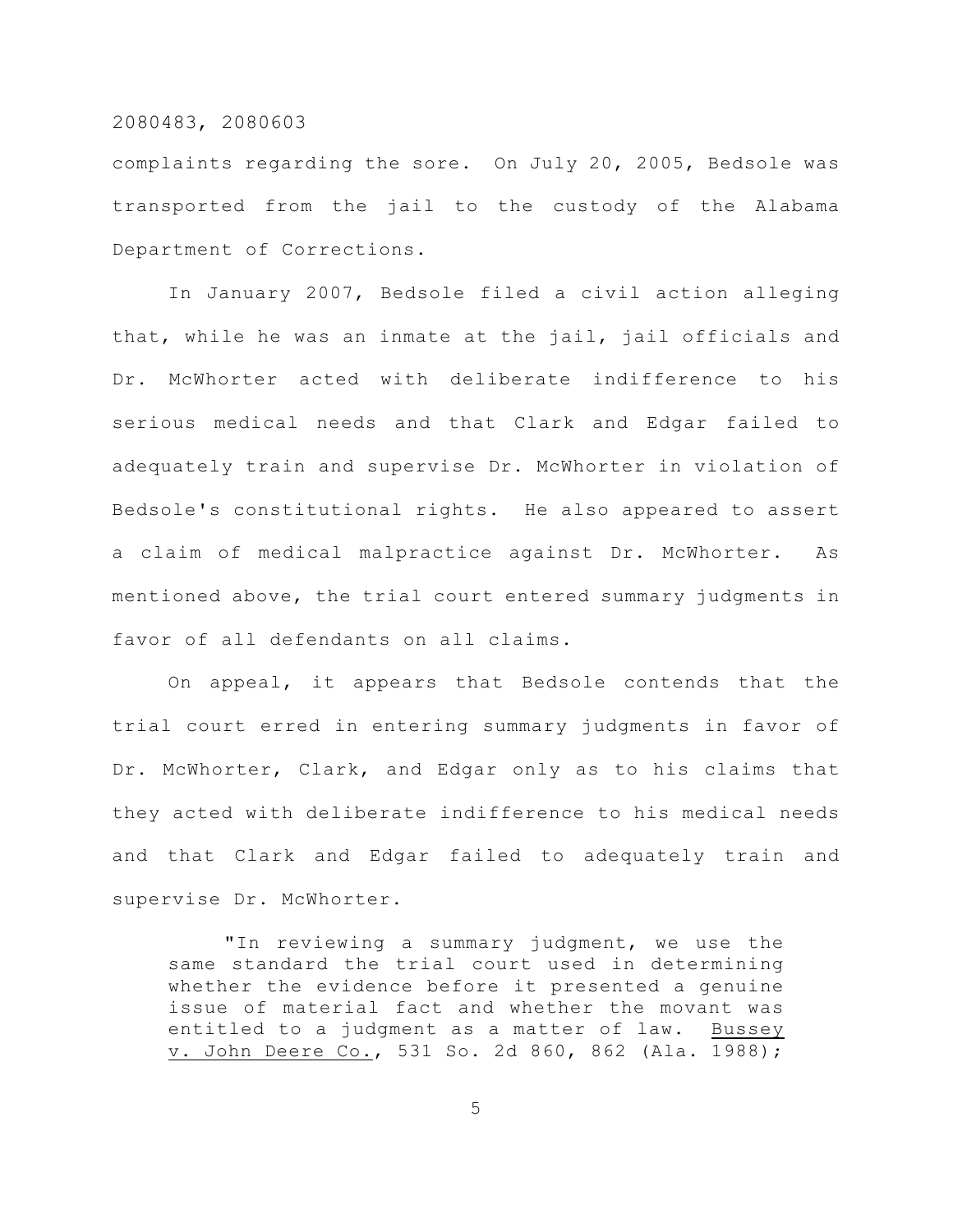Rule 56(c), Ala. R. Civ. P. When the movant makes a prima facie showing that no genuine issue of material fact exists, the burden then shifts to the nonmovant to present substantial evidence creating such an issue. Bass v. SouthTrust Bank of Baldwin County, 538 So. 2d 794 (Ala. 1989). Evidence is 'substantial' if it is of 'such weight and quality that fair-minded persons in the exercise of impartial judgment can reasonably infer the existence of the fact sought to be proved.' West v. Founders Life Assurance Co. of Florida, 547 So. 2d 870, 871 (Ala. 1989). In reviewing a summary judgment, this Court must review the record in a light most favorable to the nonmovant and must resolve all reasonable doubts against the movant. Hanners v. Balfour Guthrie, Inc., 564 So. 2d 412 (Ala. 1990). Furthermore, '[i]f the terms within a contract are plain and unambiguous, the construction of the contract and its legal effect become questions of law for the court and, when appropriate, may be decided by summary judgment.' McDonald v. U.S. Die Casting & Dev. Co., 585 So. 2d 853, 855 (Ala. 1991)."

Taylor v. Striplin, 974 So. 2d 298, 301 (Ala. 2007).

Although the trial court did not provide a reason as to why it entered the summary judgment in favor of Clark and Edgar, this court may affirm a summary judgment on any valid ground, with certain exceptions not applicable in this case. Liberty Nat'l Life Ins. Co. v. University of Alabama Health Servs. Found., P.C., 881 So. 2d 1013, 1020 (Ala. 2003). Clark and Edgar first argue to this court that they were entitled to a summary judgment based upon absolute immunity pursuant to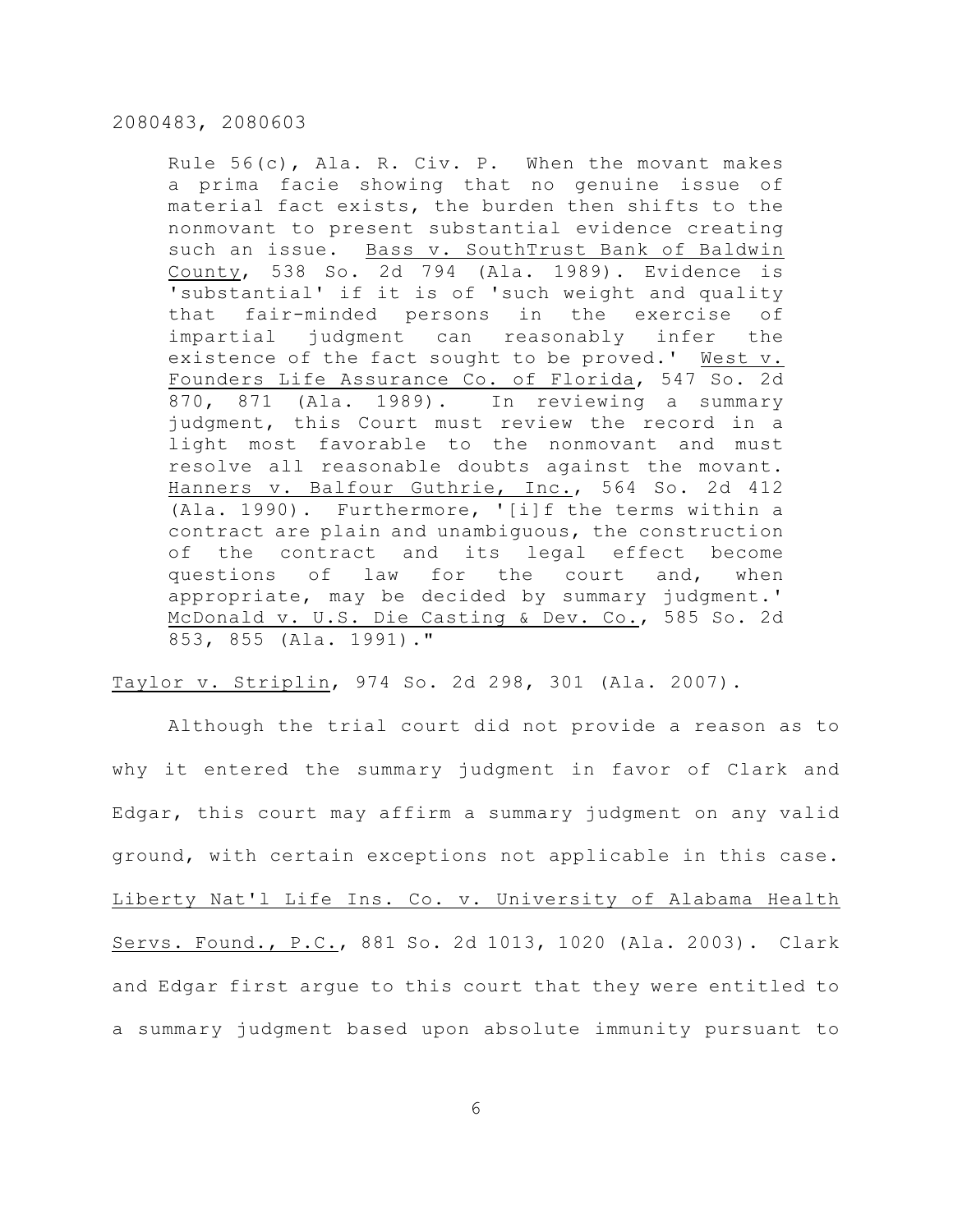Article I, § 14, Ala. Const. 1901. A claim alleging deliberate indifference to an inmate's serious medical needs in violation of the inmate's constitutional rights is a federal action, brought pursuant to 42 U.S.C.  $\text{\$}$  1983.<sup>1</sup> Section 14 immunity has no applicability to federal-law claims. King v. Correctional Med. Serv., Inc., 919 So. 2d 1186, 1191 (Ala. Civ. App. 2005).

Alternatively, Clark and Edgar assert, they were entitled to a summary judgment based upon qualified immunity.

# $142$  U.S.C. § 1983 provides:

"Every person who, under color of any statute, ordinance, regulation, custom, or usage, of any State or Territory or the District of Columbia, subjects, or causes to be subjected, any citizen of the United States or other person within the jurisdiction thereof to the deprivation of any rights, privileges, or immunities secured by the Constitution and laws, shall be liable to the party injured in an action at law, suit in equity, or other proper proceeding for redress, except that in any action brought against a judicial officer for an act or omission taken in such officer's judicial capacity, injunctive relief shall not be granted unless a declaratory decree was violated or declaratory relief was unavailable. For the purposes of this section, any Act of Congress applicable exclusively to the District of Columbia shall be considered to be a statute of the District of Columbia."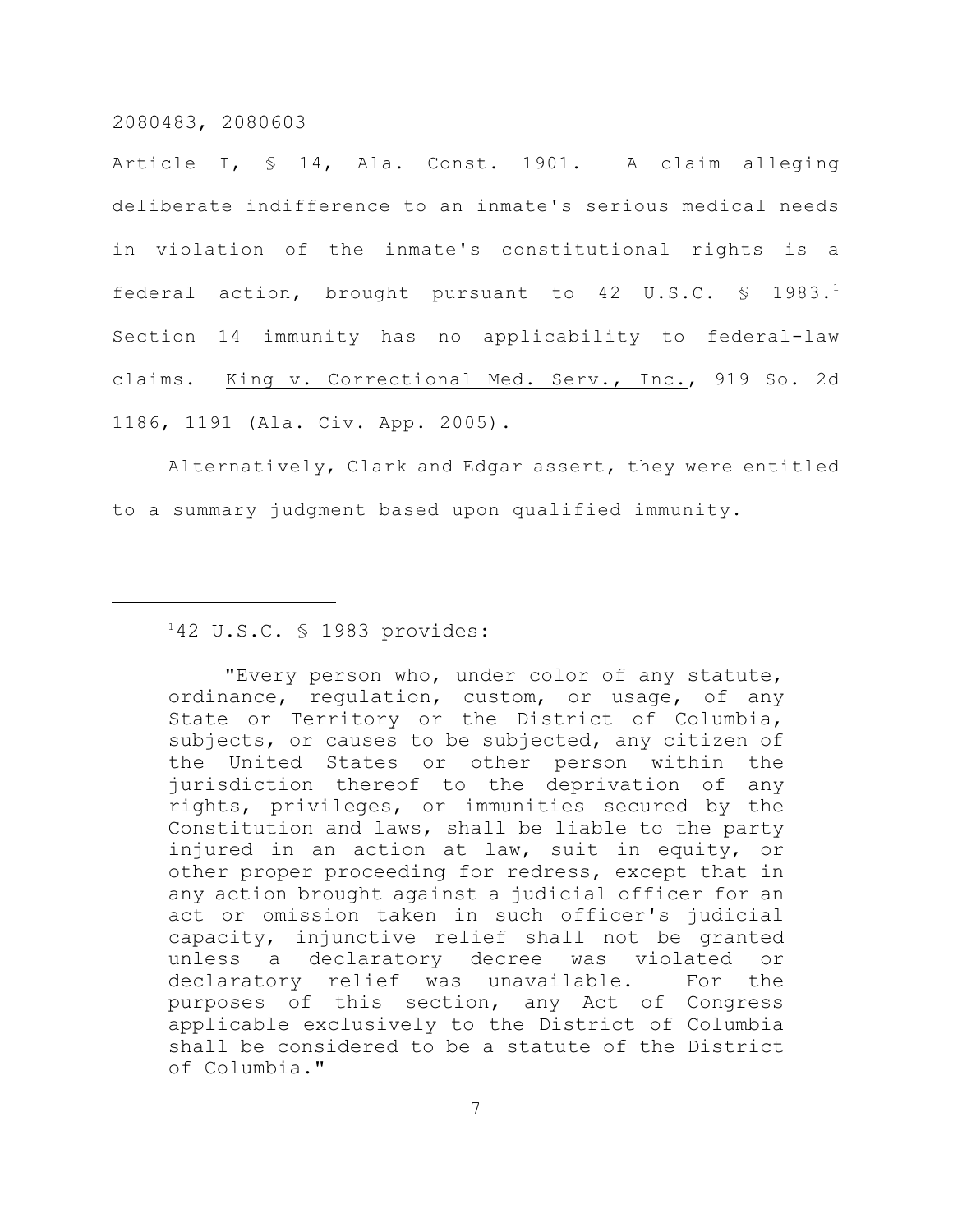"'Qualified immunity protects government officials performing discretionary functions from suits in their individual capacities unless their conduct violates "clearly established statutory or constitutional rights of which a reasonable person would have known."' Dalrymple v. Reno, 334 F.3d 991, 994 (11th Cir. 2003) (quoting Hope v. Pelzer, 536 U.S. 730, 739, 122 S.Ct. 2508, 153 L.Ed.2d 666 (2002) (quoting Harlow v. Fitzgerald, 457 U.S. 800, 818, 102 S.Ct. 2727, 73 L.Ed.2d 396 (1982))), cert. denied, 541 U.S. 935, 124 S.Ct. 1655, 158 L.Ed.2d 355 (2004); see also Lee v. Ferraro, 284 F.3d 1188, 1194 (11th Cir. 2002) (ruling that qualified immunity 'protect[s] from suit "all but the plainly incompetent or one who is knowingly violating the federal law"' (quoting Willingham v. Loughnan, 261 F.3d 1178, 1187 (11th Cir. 2001))). When a government official seeks summary judgment based on qualified immunity, courts apply a two-step test to determine whether qualified immunity is appropriate. First, '[a] court required to rule upon the qualified immunity issue must consider ... this threshold question: Taken in the light most favorable to the party asserting the injury, do the facts alleged show the officer's conduct violated a constitutional right?' Saucier v. Katz, 533 U.S. 194, 201, 121 S.Ct. 2151, 150 L.Ed.2d 272 (2001). When a court answers this question affirmatively, the court moves to the second step, which is to consider whether the constitutional right was 'clearly established' on the date of the violation. Id."

Andujar v. Rodriguez, 486 F.3d 1199, 1202-03 (11th Cir. 2007).

In determining whether Bedsole's allegation that Clark and Edgar violated his constitutional rights by acting with deliberate indifference to his serious medical needs, Bedsole must first prove that he in fact had a serious medical need.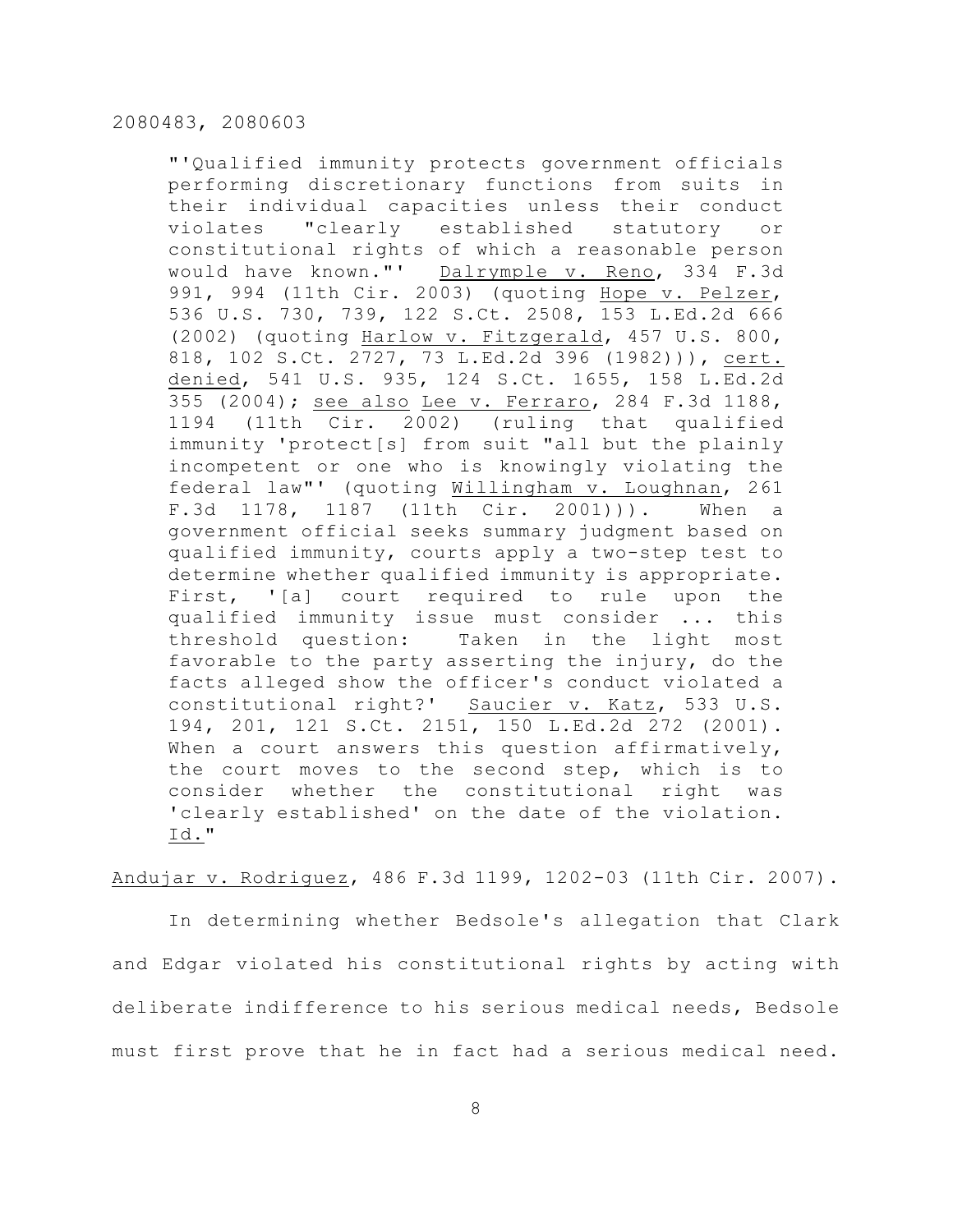Andujar, 486 F.3d at 1203. The United States Court of Appeals for the Eleventh Circuit has defined a "serious medical need" as "'one that is so obvious that even a lay person would easily recognize the necessity for a doctor's attention.'" Farrow v. West, 320 F.3d 1235, 1243 (11th Cir. 2003) (quoting Hill v. Dekalb Reg'l Youth Det. Ctr., 40 F.3d 1176, 1187 (11th Cir. 1994)).

If Bedsole were to establish that he had a serious medical need, he must then satisfy a subjective inquiry, i.e., that Clark and Edgar acted with deliberate indifference to that serious medical need. Andujar, 486 F.3d at 1203. "[T]he case law ha[s] made it clear that an official acts with deliberate indifference when he knows that an inmate is in serious need of medical care, but he fails or refuses to obtain medical treatment for the inmate." Lancaster v. Monroe County, Alabama, 116 F.3d 1419, 1425 (11th Cir. 1997). To establish that Clark and Edgar acted with deliberate indifference, Bedsole must prove three things: (1) that Clark and Edgar knew of a risk of serious harm, (2) that Clark and Edgar disregarded that risk, and (3) that the conduct of Clark and Edgar amounted to more than gross negligence. Andujar,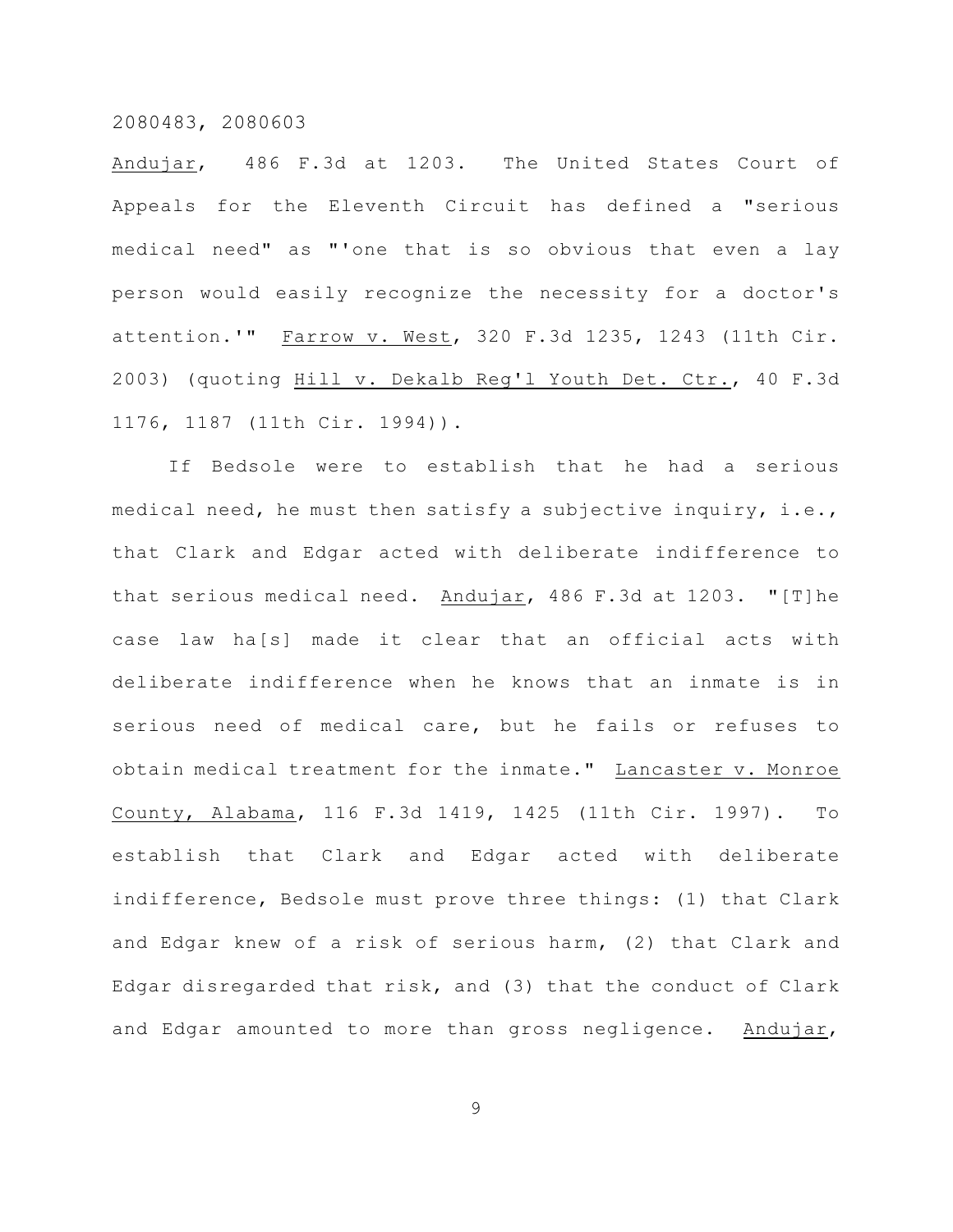486 F.3d at 1203-04 (citing Bozeman v. Orum, 422 F.3d 1265, 1272 (11th Cir. 2005)).

When viewing the evidence in the light most favorable to Bedsole, as we are required to do, see Taylor v. Striplin, 974 So. 2d at 301, we find that Bedsole cannot establish that Clark and Edgar acted with deliberate indifference with regard to Bedsole's sore. The evidence is undisputed that the sore was first noticed by a jail nurse while she was treating Bedsole for his complaint of back pain. Bedsole had not requested treatment for the sore, and there is no evidence indicating that, before the nurse recommended treatment for the sore, Bedsole recognized the necessity for medical treatment for the sore. Thus, whether Bedsole even had a serious medical need is questionable. However, out of an abundance of caution, we will consider whether Clark and Edgar acted with deliberate indifference to treatment of the sore.

The evidence is undisputed that, upon the nurse's recommendation that Bedsole be moved from the general population while he was waiting to be seen by Dr. McWhorter, the medical director for the jail, jail officials immediately undertook to remove Bedsole from the general population. The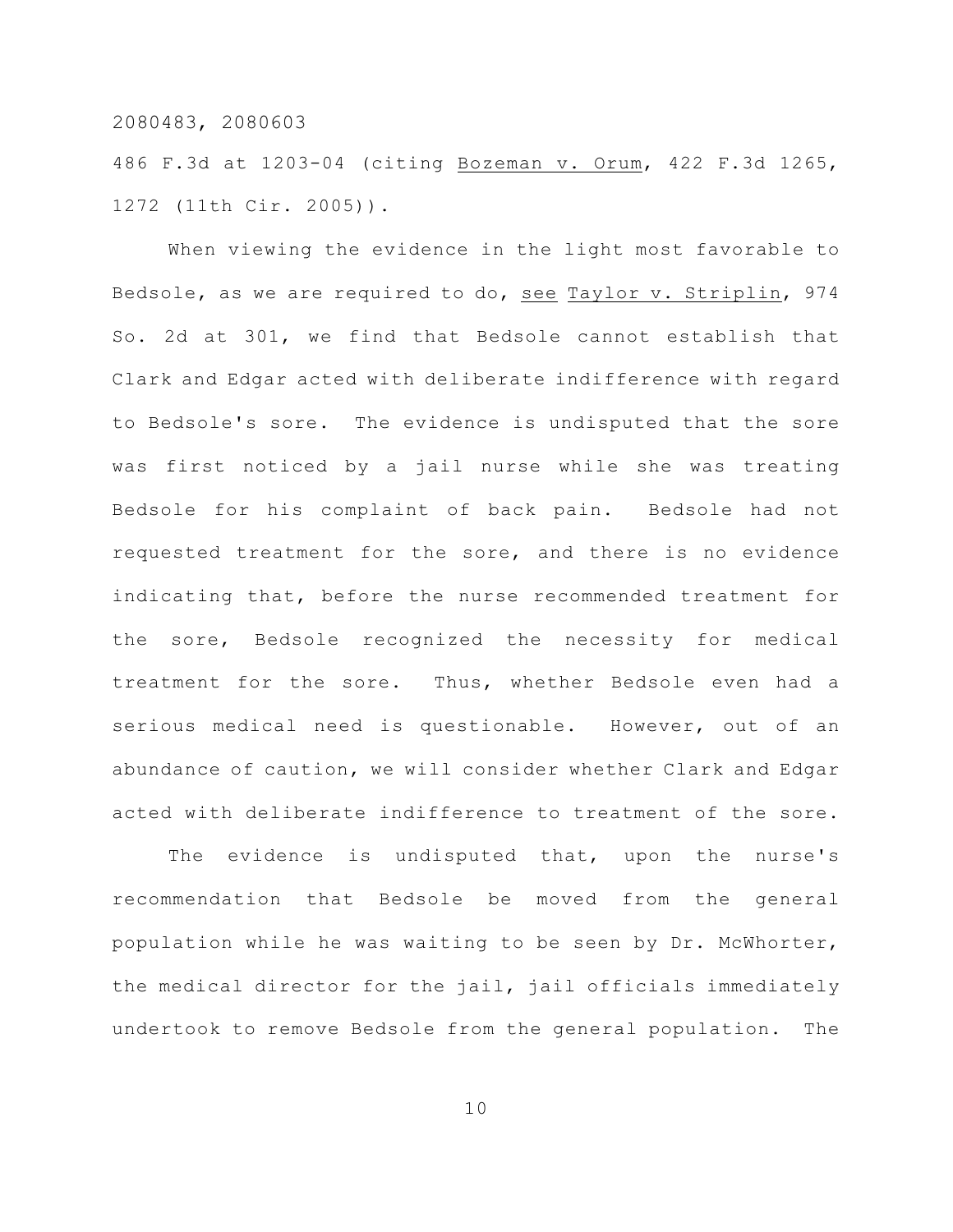evidence is also undisputed that Bedsole was not denied timely treatment of the sore and that, when medical personnel sought to have Bedsole transported to the hospital to have the sore lanced, jail personnel complied with the request, taking Bedsole to the emergency room the following morning.

Bedsole has presented no evidence indicating that Clark or Edgar denied him medical care or delayed in providing him with medical care. In fact, the undisputed evidence is that Bedsole's medical needs were met in a timely manner. In his brief on appeal, Bedsole states that, when he went to the hospital, the "spider bite" was not ready for lancing and an appointment was made for him to return to the hospital to have the spider bite lanced. However, there is no evidence in the record to support Bedsole's assertion. The discharge instructions from the hospital do not mention an appointment to return to the hospital. They provide only that Bedsole have a follow-up visit with either Dr. McWhorter or a surgeon if his "condition" worsened. The instructions do not even diagnose a spider bite, contrary to Bedsole's assertion.

There is no evidence from which a finder of fact could determine that Clark or Edgar's conduct rose to the level of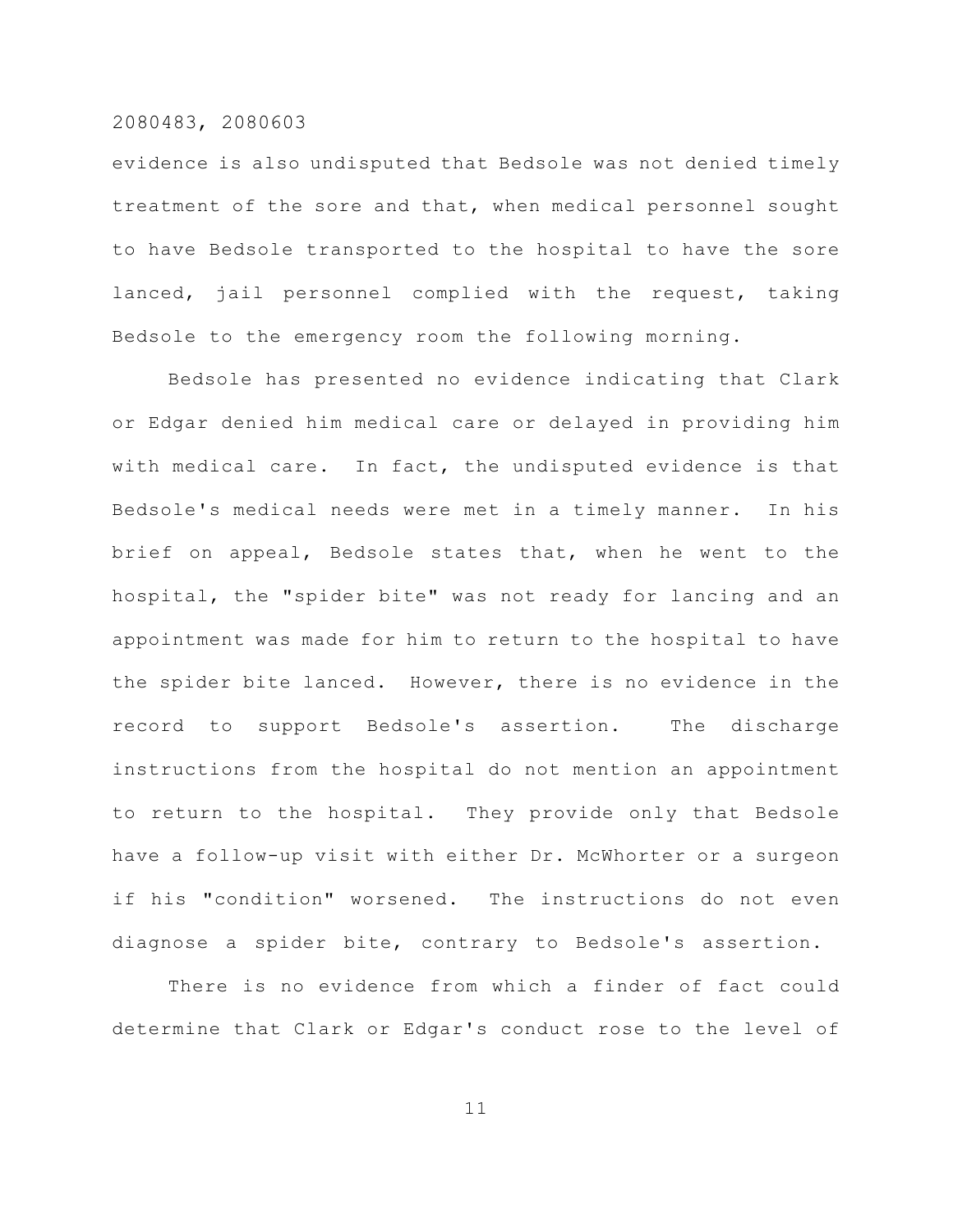deliberate indifference; therefore, Bedsole has failed to show that Clark or Edgar's conduct was constitutionally impermissible. See Andujar, 486 F.3d at 1203-04.

Because the conduct of Clark and Edgar did not violate Bedsole's constitutional rights, they are entitled to qualified immunity. Id. Accordingly, we conclude that the trial court properly entered the summary judgment in favor of Clark and Edgar on Bedsole's claim of deliberate indifference to his serious medical needs.

In his complaint, Bedsole also alleged that Dr. McWhorter acted with deliberate indifference to Bedsole's serious medical needs. As this court has noted,

"'[d]eliberate indifference to serious medical needs of prisoners constitutes the "unnecessary and wanton infliction of pain,"' and is a violation of the Eighth Amendment right to be free from cruel and unusual punishment. Estelle v. Gamble, 429 U.S. 97, 104, 97 S.Ct. 285, 50 L.Ed.2d 251 (1976). Deliberate indifference can be manifested by prison personnel intentionally denying or delaying access to medical care, by prison personnel interfering with prescribed treatment, or by prison doctors responding indifferently to a prisoner's medical needs. Estelle, 429 U.S. at 104-05, 97 S.Ct. 285. However,

"'an inadvertent failure to provide adequate medical care cannot be said to constitute "an unnecessary and wanton infliction of pain" or to be "repugnant to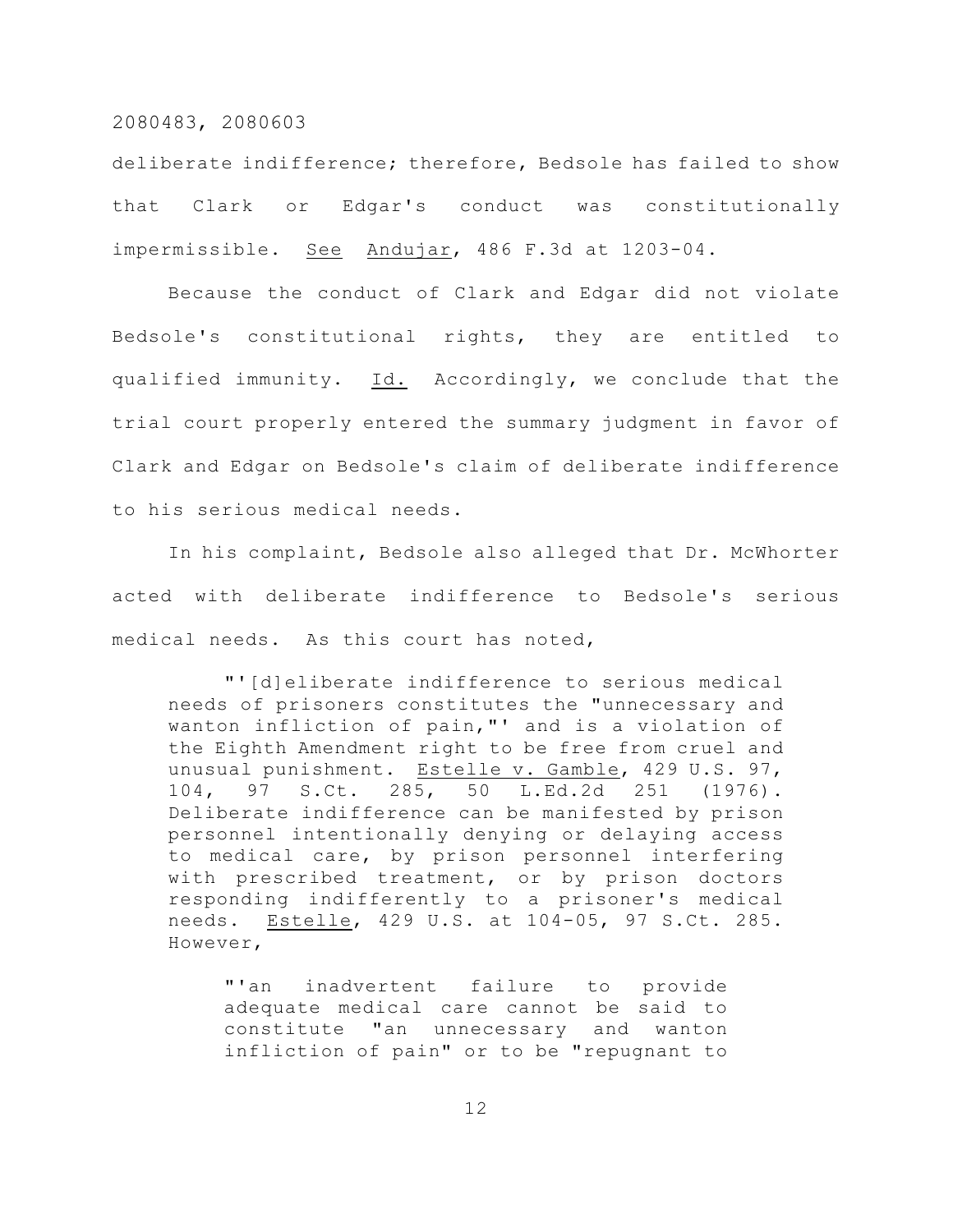the conscience of mankind." Thus, a complaint that a physician has been negligent in diagnosing or treating a medical condition does not state a valid claim of medical mistreatment under the Eighth Amendment. Medical malpractice does not become a constitutional violation merely because the victim is a prisoner.'

"Id. at 105-06, 97 S. Ct. 285."

# King v. Correctional Med. Serv., Inc., 919 So. 2d at 1192.

In this case, the evidence is undisputed that Bedsole received treatment for the sore on his abdomen. Bedsole was even taken out of the jail and transported to the local hospital for treatment. After Bedsole was seen by the physicians at the hospital, Dr. McWhorter provided treatment to him pursuant to the instructions provided by the hospital physicians. The evidence is also undisputed that Bedsole's sore healed under the care and treatment provided by Dr. McWhorter and his staff at the jail. Bedsole has provided no evidence indicating that Dr. McWhorter acted with deliberate indifference to his wound. As this court pointed out in King, "[e]ven assuming that the medical care provided to [the inmate] had been negligently rendered, no constitutional claim arises from what is essentially a claim of medical malpractice ...." King, 919 So. 2d at 1192. There is simply no evidence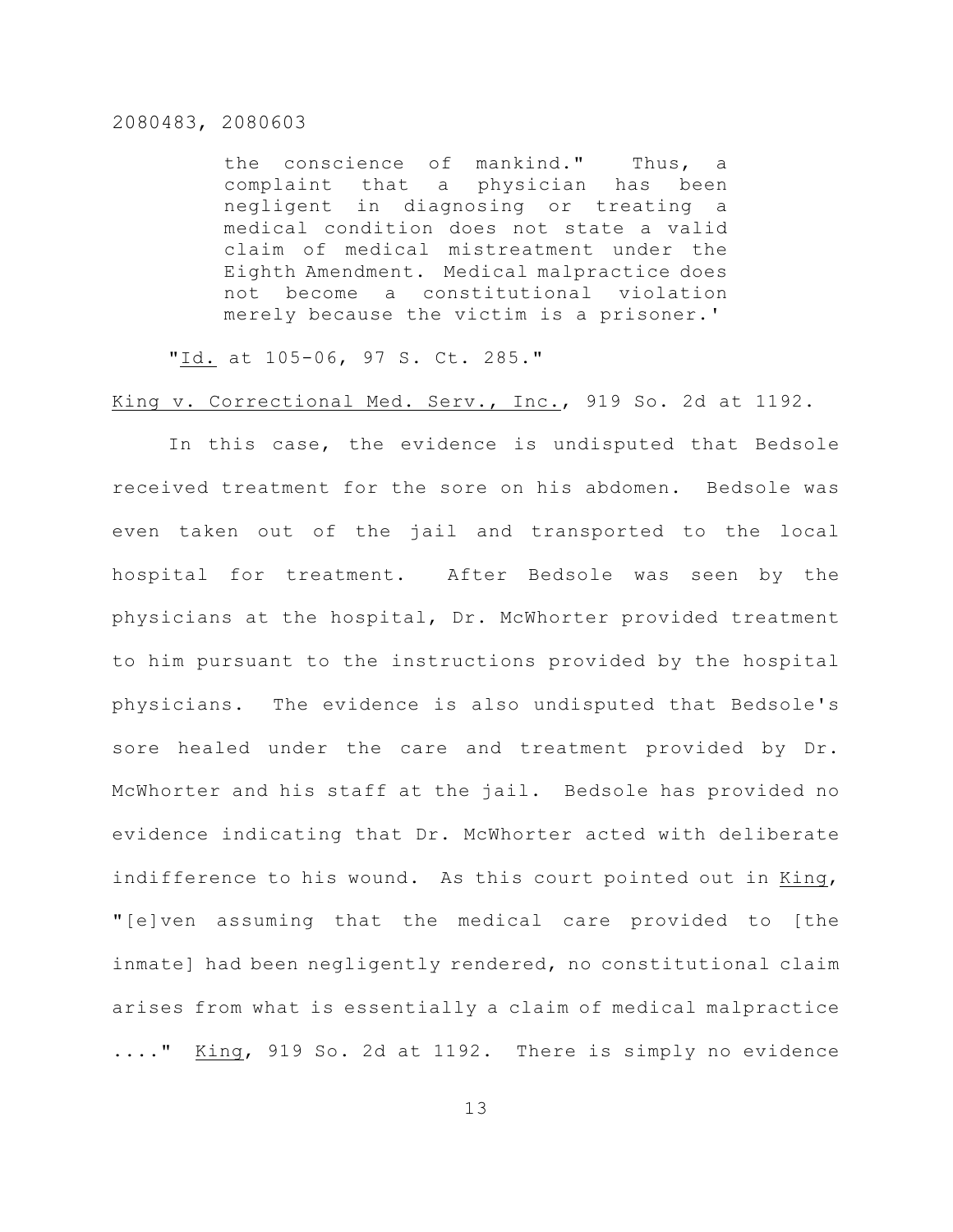indicating that Dr. McWhorter acted improperly in any way, and certainly no evidence indicating that he acted with deliberate indifference to Bedsole's sore. Therefore, the summary judgment in favor of Dr. McWhorter on the deliberate-indifference claim is due to be affirmed.

Because we find that Dr. McWhorter's conduct in treating Bedsole was not improper, Bedsole's claim that Clark and Edgar failed to adequately train and supervise Dr. McWhorter must also fail. A claim of negligent failure to train or supervise requires the following showing:

"'"In the master and servant relationship, the master is held responsible for his servant's incompetency when notice or knowledge, either actual or presumed, of such unfitness has been brought to him. Liability depends upon its being established by affirmative proof that such incompetency was actually known by the master or that, had he exercised due and proper diligence, he would have learned that which would charge him in the law with such knowledge."'"

Big B, Inc. v. Cottingham, 634 So. 2d 999, 1003 (Ala. 1993) (quoting Lane v. Central Bank of Alabama, N.A., 425 So. 2d 1098, 1100 (Ala. 1983), quoting Thompson v. Havard, 285 Ala. 718, 723, 235 So. 2d 853, 858 (1970)). Here, Bedsole has failed to show that Dr. McWhorter acted incompetently. Therefore, Clark and Edgar cannot be held liable for the claim